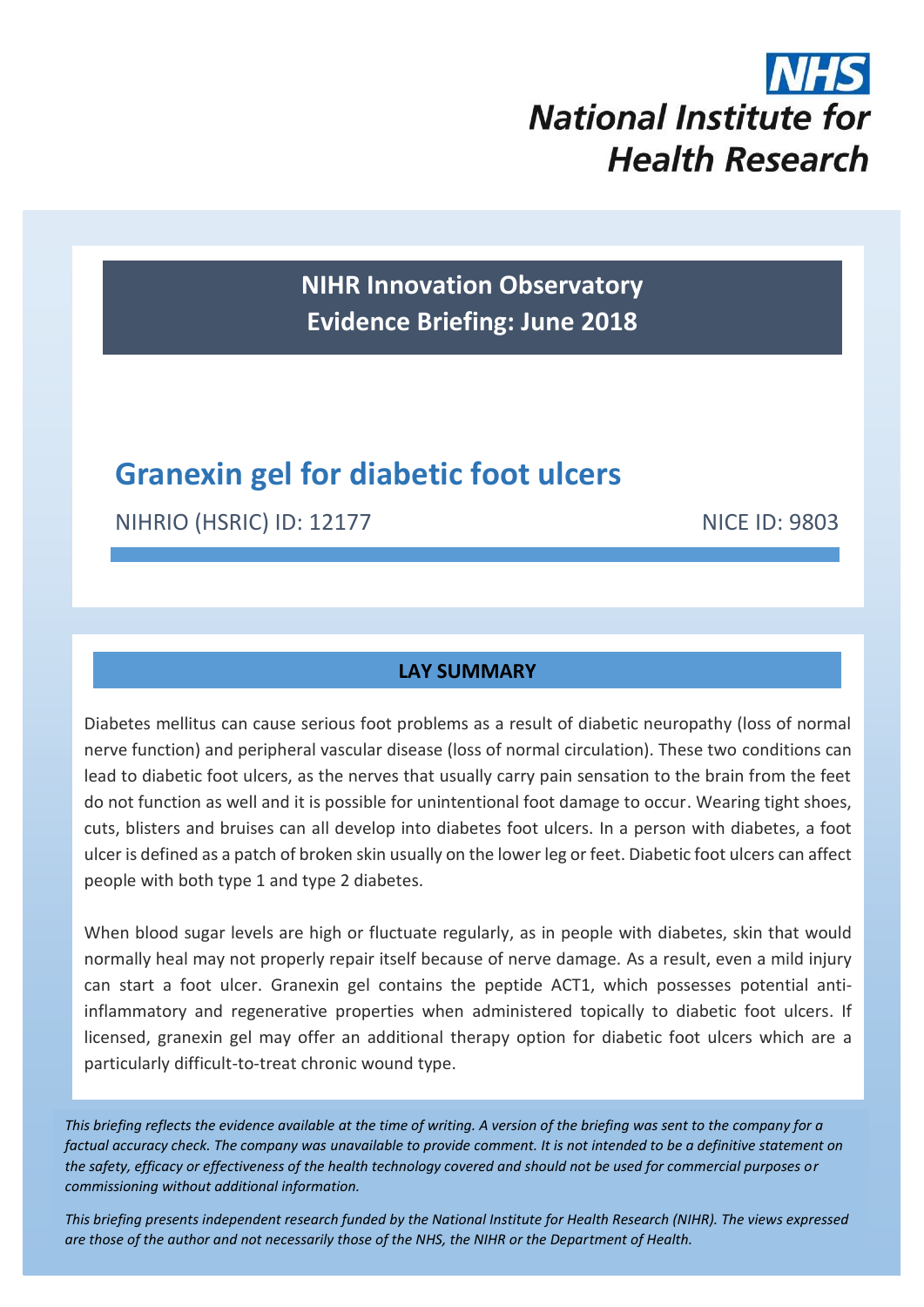## **TARGET GROUP**

Diabetic foot ulcers (DFUs)

## **TECHNOLOGY**

## <span id="page-1-0"></span>**DESCRIPTION**

Granexin gel (Granexin; ACT1), under development for diabetic foot ulcers (DFUs), is a 25 amino acid novel bioengineered synthetic peptide that acts through a multi-mechanism effect. While the pathophysiology and impaired wound healing response of DFUs is complex and multi-factorial, a growing number of pre-clinical studies have identified the gap junctional (GJ) protein, connexin43 (Cx43), as a novel therapeutic target in diabetic wound healing. Cx43 has roles in dermal wound healing and targeting Cx43 signalling accelerates wound reepithelialisation. 1

<span id="page-1-1"></span>Granexin gel containins the carboxy-terminal PDZ binding domain of Cx43 linked to a 16 amino acid long antennapedia cell internalization sequence embedded in a hydroxyethyl-cellulose hydrogel for topical application.<sup>[1,](#page-1-0)2</sup> The molecular mechanism of granexin gel involves modulation of the interaction between Cx43 and its C-terminal binding partners, mediated increases in size and stability of GJ channel aggregates, and a reduction in non-junctional (hemichannel) communication.[1](#page-1-0) Targeting Cx43 with granexin gel, a peptide mimetic of the carboxyl-terminus of Cx43, accelerates fibroblast migration and proliferation, and wound reepithelialization. <sup>3</sup>

In phase III clinical trials (NCT02667327, NCT02666131), granexin gel comprised of 100 μM aCT1 peptide plus hydroxyethyl cellulose is applied topically to DFUs once a week for 12 weeks or until wound closure, whichever comes first. This is in addition to standard of care which includes cleaning and irrigating of ulcers, non-surgical debridement, pain management, ulcer dressing, off-loading, and nutritional assessment. 4,5

Granexin gel does not currently have Marketing Authorisation in the EU for any indication.

According to the company website, granexin gel is currently in phase III clinical development for cutaneous radiation injury and phase II development for scar reduction (post-surgical/keloids). 6

## <span id="page-1-2"></span>**INNOVATION and/or ADVANTAGES**

Current biomedical approaches for advanced wound care aim at providing antimicrobial protection to the open wound together with a matrix scaffold (often collagen-based) to boost reestablishment of the skin tissu[e.](#page-1-1)<sup>2</sup> DFUs that remain refractory to conventional treatment protocols may develop soft tissue infection, osteomyelitis, and tissue necrosis leading to lower-extremity amputation, lengthy hospital stays and costly treatment[s.](#page-1-0)<sup>1</sup>

Incorporation of granexin gel with standard of care protocols may represent a well-tolerated, highly effective therapeutic strategy that expedites diabetic foot ulcer healing by treating the underlying pathophysiology through Cx43-mediated pathway[s.](#page-1-2)<sup>3</sup> If licensed, granexin gel will offer an additional treatment option for DFUs that may provide a high degree of convenience and long-term compliance through once weekly topical administration.<sup>7</sup>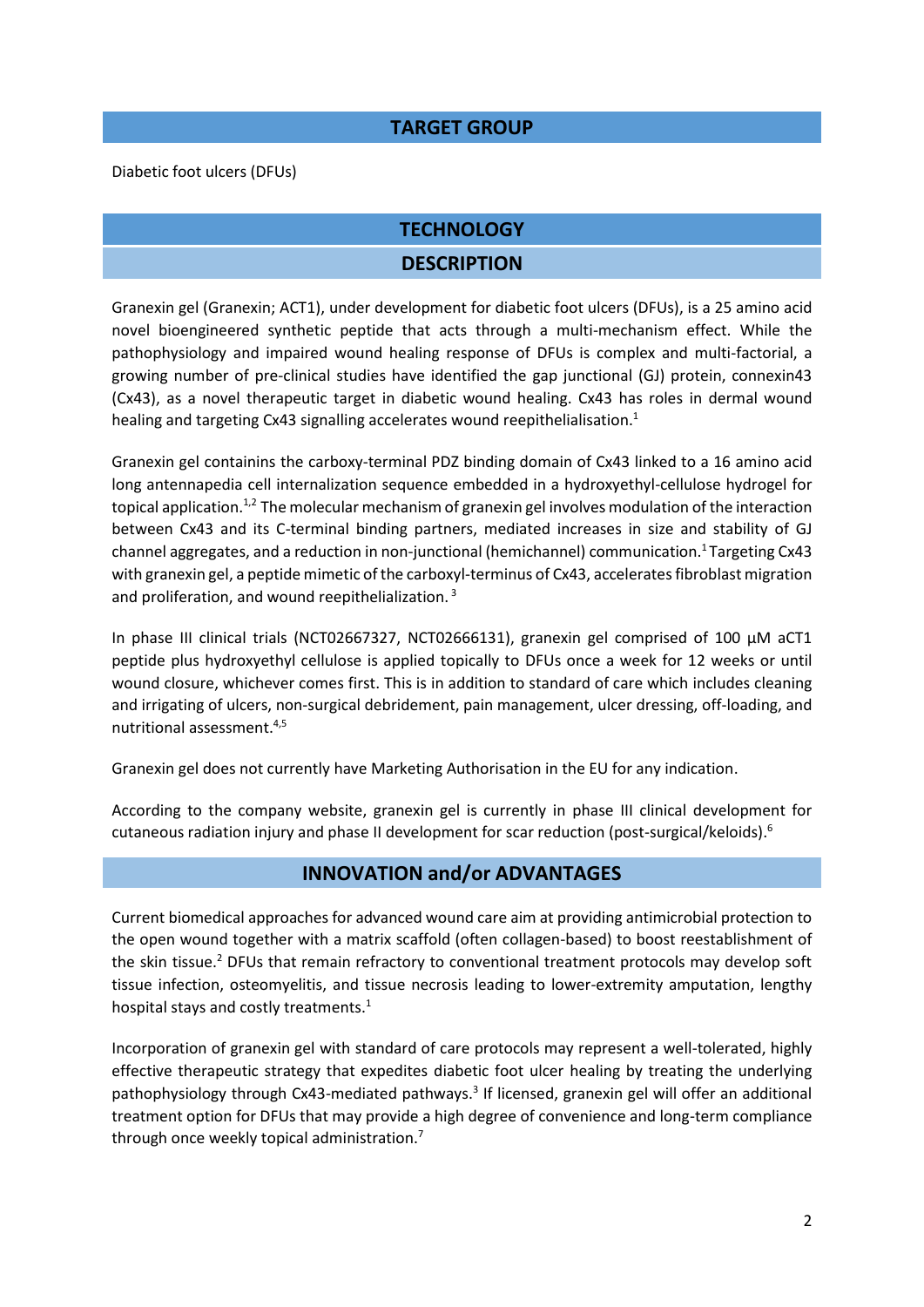#### **DEVELOPER**

FirstString Research, Inc.

## **REGULATORY INFORMATION/ MARKETING PLANS**

EU/UK regulatory information/marketing plans by the company are currently unknown.

## **PATIENT GROUP BACKGROUND**

Diabetes is a chronic disease that stems from pancreas dysfunction, impairing normal production of insulin which leads to high, and also fluctuating, blood glucose levels. This in turn leads to an imbalance in the homeostatic regulation of the body, causing serious health problems including blindness, kidney failure, heart disease, venous insufficiency and peripheral neuropathy. A combination of these latter two conditions leads to loss of sensitivity in the feet of diabetic patients, which facilitates chronicallyinfected lesions known as diabetic foot ulcers (DFUs). DFUs can affect people with both type 1 (when the body is unable to produce insulin) and type 2 (where the level of glucose in the blood becomes too high) diabetes.<sup>[11,8](#page-2-0),9</sup> DFUs may ultimately lead to limb amputation[.](#page-1-1)<sup>2</sup>

With neuropathy being the underlying cause of ulceration, many diabetes patients complain of burning, tingling, or numbness of the feet on presentation. The ulcer is usually on the plantar foot, most commonly under the great toe or first metatarsal head. Because of pressure, it is often surrounded by a rim of hyperkeratotic tissue, which may even cover the ulcer and give the illusion that the ulcer has healed, when it in fact has not. Infected ulcers may be associated with cellulitis, lymphangitis, adenopathy, calor, oedema, foul odour, and purulent drainage. Systemic signs such as fever and chills may be related, but are often absent, even in the presence of severe infection. There may be foot deformity or prominent areas of pressure associated with the ulcer.<sup>10</sup>

People who have diabetes for a longer period or manage their diabetes less effectively are more likely to develop foot ulcers. Smoking, not taking exercise, improper footwear, being overweight, and having high cholesterol or blood pressure can all increase risks of DFUs.<sup>11</sup> Keeping people on their feet, walking and mobile is fundamental to preventing the progression of lifestyle related diseases. People will not walk if they have pain, balance issues, or fear they are doing more damage to their feet; and they are unable to walk if they have open ulcers on the plantar surface. Once these problems arise, people often become increasingly sedentary. With decreased physical activity, short and long-term blood glucose levels will increase resulting in possible weight gain and overall health decline.<sup>12</sup>

#### <span id="page-2-1"></span><span id="page-2-0"></span>**CLINICAL NEED and BURDEN OF DISEASE**

The diabetic foot is a major medical, social and economic problem worldwide. However, the reported frequency of ulceration and amputation varies considerably. This may be due to differences in diagnostic criteria as well as regionally specific social, economic and health related factors. The prevalence of active foot ulceration varies from approximately 1% in certain European and North American studies to more than 11% in reports from some African countries.<sup>[12](#page-2-1)</sup>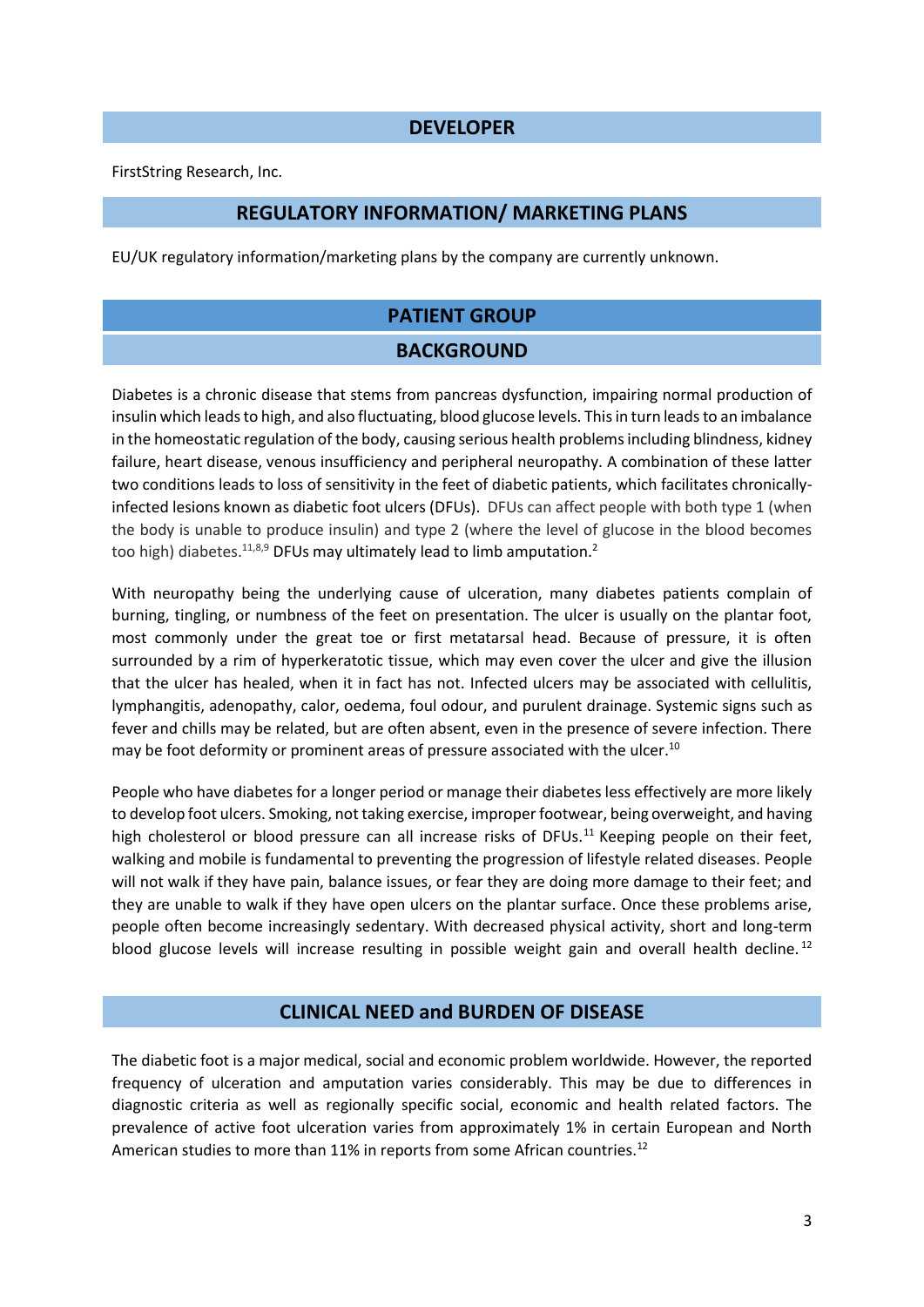In 2013, there were almost 2.9 million people in the UK diagnosed with diabetes. By 2025, it is estimated that more than 5 million people in the UK will have diabetes. In England, the number of people diagnosed with diabetes has increased by approximately 53% between 2006 and 2013, from 1.9 million to 2.9 million. The life expectancy of people with diabetes is shortened by up to 15 years.<sup>13</sup> The 2014-2016 National Diabetes Foot Care Audit for England and Wales notes more than 60,000 people with diabetes in England are thought to have foot ulcers at any given time. Between July 2014 and April 2016, 11,073 patients underwent first expert assessment for a total of 13,034 recorded new ulcer episodes at 173 specialist foot care services.<sup>14</sup>

Diabetes is the most common cause of non-traumatic limb amputation, with DFUs preceding more than 80% of amputations. After a first amputation, people with diabetes are twice as likely to have a subsequent amputation as people without. Mortality rates after diabetic foot ulceration and amputation are high, with up to 70% of people dying within 5 years of amputation and approximately 50% dying within 5 years of developing a diabetic foot ulcer.<sup>[13](#page-3-0)</sup> DFUs are the most common reason for hospitalization of people with diabetes, with one in six diabetes patients developing at least one foot ulcer during their lifetime.<sup>[2](#page-1-1)</sup>

Foot problems in people with diabetes have a significant financial impact on the NHS through primary care, community care, outpatient costs, increased bed occupancy and prolonged stays in hospital. A report published in 2012 by NHS Diabetes estimated that around £650 million (or £1 in every £150 the NHS spends) is spent on foot ulcers or amputations each year.<sup>[13](#page-3-0)</sup>

## <span id="page-3-0"></span>**PATIENT PATHWAY**

## **RELEVANT GUIDANCE**

## **NICE GUIDANCE**

- NICE technology appraisal in development. Diabetic foot ulcers new treatments (ID381). Expected date of issue to be confirmed.
- NICE quality standard. Diabetes in adults (QS6). August 2016.
- NICE guideline. Type 2 diabetes in adults: management (NG28). May 2017.
- NICE guideline. Type 1 diabetes in adults: diagnosis and management (NG17). July 2016.
- NICE guideline. Diabetic foot problems: prevention and management (NG19). August 2015.
- NICE guideline. Diabetes (type 1 and type 2) in children and young people: diagnosis and management (NG18). August 2015.

## **NHS ENGLAND and POLICY GUIDANCE**

 NHS England. NHS England. 2013/14 NHS Standard Contract for Specialised Endocrinology Services (Adult). A03/S/a.

## **OTHER GUIDANCE**

- NHS Digital. *National Diabetes Audit*, 2016-17<sup>15</sup>
- NHS England. *National diabetes treatment and care programme*, 2016<sup>16</sup>
- NHS England. *Action for Diabetes*, 2014<sup>17</sup>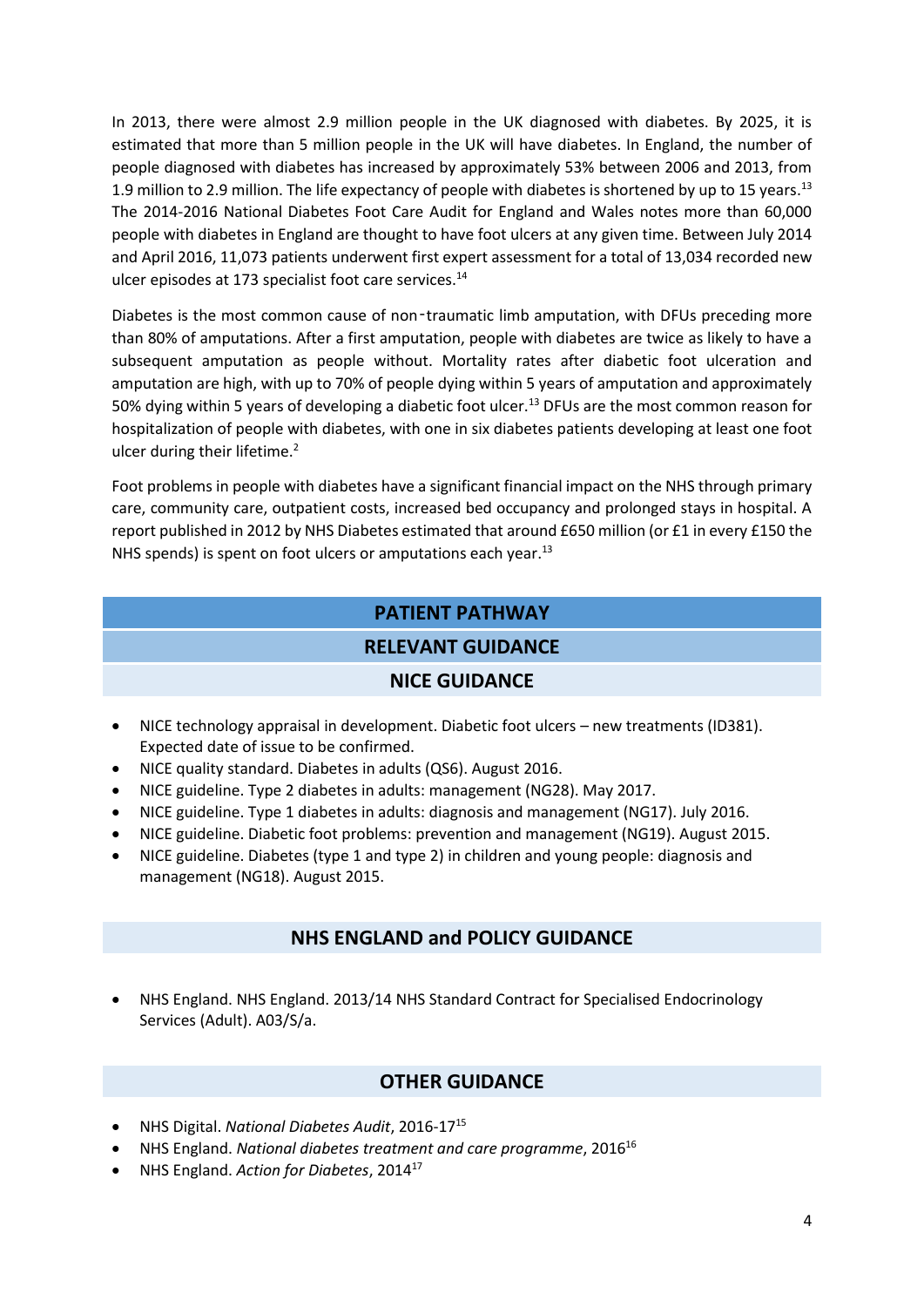Diabetes UK. *NHS Diabetes commissioning documents & guidance*, 2013<sup>18</sup>

### **CURRENT TREATMENT OPTIONS**

Management of DFUs is most advantageous through prevention, as ulceration is difficult to heal once developed. Prevention may include policies for foot inspection and use of custom therapeutic footwear to prevent ulceration.

Management of DFU requires good knowledge of their complexity for a correct classification of stage and severity; for instance, it is important to distinguish sloughy and necrotic tissues (severe infection) from granulation and epithelializing ulceration (healing wounds) as treatment regimens will vary accordingly.[2](#page-1-1)

NICE recommends one or more of the following as standard care for treating diabetic foot ulcers: offloading, control of foot infection, control of ischaemia, wound debridement and/or wound dressings.<sup>19</sup>

## **EFFICACY and SAFETY**

| <b>Trial</b>                    | GAIT 1, NCT02667327; granexin gel plus standard of care vs vehicle gel plus<br>standard of care vs no intervention plus standard of care; phase III                                                                                                                                                                                                                                                                                                                                                                                                                                                                                                                                               |
|---------------------------------|---------------------------------------------------------------------------------------------------------------------------------------------------------------------------------------------------------------------------------------------------------------------------------------------------------------------------------------------------------------------------------------------------------------------------------------------------------------------------------------------------------------------------------------------------------------------------------------------------------------------------------------------------------------------------------------------------|
| <b>Sponsor</b>                  | FirstString Research, Inc.                                                                                                                                                                                                                                                                                                                                                                                                                                                                                                                                                                                                                                                                        |
| <b>Status</b>                   | Ongoing                                                                                                                                                                                                                                                                                                                                                                                                                                                                                                                                                                                                                                                                                           |
| Source of<br><b>Information</b> | Trial registry                                                                                                                                                                                                                                                                                                                                                                                                                                                                                                                                                                                                                                                                                    |
| Location                        | <b>USA</b>                                                                                                                                                                                                                                                                                                                                                                                                                                                                                                                                                                                                                                                                                        |
| <b>Design</b>                   | Randomised, parallel assignment, double-blind                                                                                                                                                                                                                                                                                                                                                                                                                                                                                                                                                                                                                                                     |
| <b>Participants</b>             | n=552(planned); aged ≥18 years; diagnosis of diabetes mellitus (type I or II);<br>glycosylated hemoglobin (HbA1c) value < 10.0%; diagnosis of neuropathic foot<br>ulcer by 10g monofilament test, tuning fork (128 Hz), cotton wisp, or<br>quantitative sensory test; designated foot ulcer meets the following criteria at<br>both the screening and baseline visits: a. Present for at least 4 weeks; b. Full-<br>thickness cutaneous ulcer below the ankle surface; c. University of Texas grade<br>A1; d. Diameter (after debridement) 1 to 40.0 cm2; e. Viable, granulating<br>wound (investigator discretion); ankle brachial index 0.7 to 1.3 at both the<br>screening and baseline visits |
| <b>Schedule</b>                 | Randomised to receive granexin gel (100 µM aCT1 peptide plus hydroxyethyl<br>cellulose) along with standard of care (includes cleaning and irrigating ulcer,<br>non-surgical debridement, pain management, ulcer dressing, off-loading, and<br>nutritional assessment); or placebo comparator (hydroxyethyl cellulose<br>without active pharmaceutical ingredient) plus standard of care; or no<br>intervention, standard of care once a week for up to 12 weeks or until wound<br>closure, whichever comes first                                                                                                                                                                                 |
| Follow-up                       | Participants will have an additional 12 week follow-up period beyond the<br>treatment period to assess durability of wound closure                                                                                                                                                                                                                                                                                                                                                                                                                                                                                                                                                                |
| Primary<br><b>Outcomes</b>      | Incidence of complete wound closure at week 12 based on investigator<br>assessment                                                                                                                                                                                                                                                                                                                                                                                                                                                                                                                                                                                                                |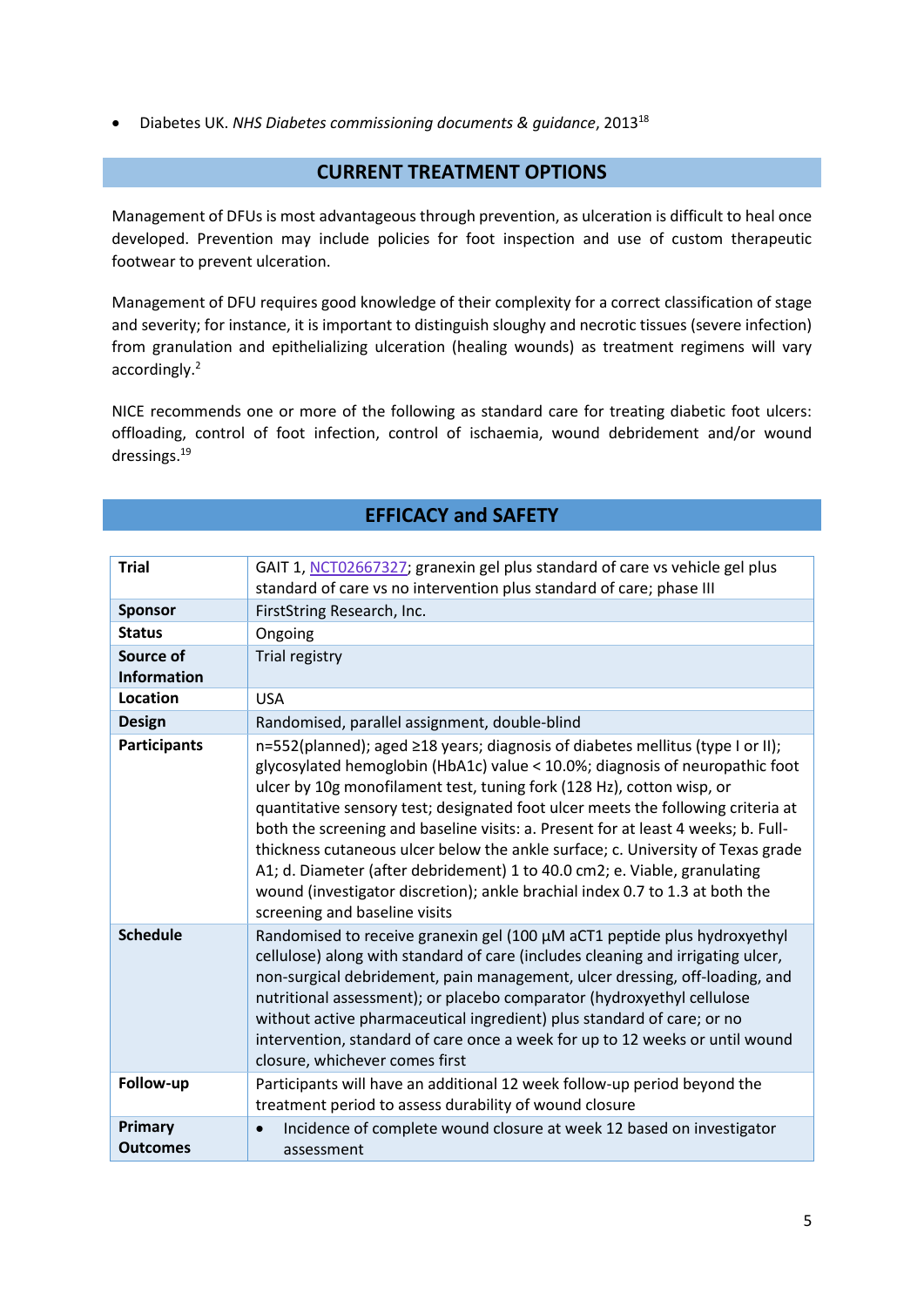| Secondary<br><b>Outcomes</b>      | Time in days to first complete wound closure of the target ulcer based on<br>investigator assessment over the 12 week treatment period |
|-----------------------------------|----------------------------------------------------------------------------------------------------------------------------------------|
| <b>Key Results</b>                |                                                                                                                                        |
| <b>Adverse effects</b><br>(AEs)   | $\overline{\phantom{0}}$                                                                                                               |
| <b>Expected</b><br>reporting date | Study completion date reported as December 2019.                                                                                       |

| <b>Trial</b>                        | GAIT 2, NCT02666131; granexin gel versus vehicle gel; phase III                                                                                                                                                                                                                                                                                                                                                                                                                                                                                                                                                                                                                                    |
|-------------------------------------|----------------------------------------------------------------------------------------------------------------------------------------------------------------------------------------------------------------------------------------------------------------------------------------------------------------------------------------------------------------------------------------------------------------------------------------------------------------------------------------------------------------------------------------------------------------------------------------------------------------------------------------------------------------------------------------------------|
| <b>Sponsor</b>                      | FirstString Research, Inc.                                                                                                                                                                                                                                                                                                                                                                                                                                                                                                                                                                                                                                                                         |
| <b>Status</b>                       | Ongoing                                                                                                                                                                                                                                                                                                                                                                                                                                                                                                                                                                                                                                                                                            |
| Source of<br><b>Information</b>     | Trial registry                                                                                                                                                                                                                                                                                                                                                                                                                                                                                                                                                                                                                                                                                     |
| <b>Location</b>                     | <b>USA</b>                                                                                                                                                                                                                                                                                                                                                                                                                                                                                                                                                                                                                                                                                         |
| <b>Design</b>                       | Randomised, parallel assignment, double-blind                                                                                                                                                                                                                                                                                                                                                                                                                                                                                                                                                                                                                                                      |
| <b>Participants</b>                 | n=368 (planned); aged ≥18 years; diagnosis of diabetes mellitus (type I or II);<br>glycosylated hemoglobin (HbA1c) value < 10.0%; diagnosis of neuropathic foot<br>ulcer by 10g monofilament test, tuning fork (128 Hz), cotton wisp, or<br>quantitative sensory test; designated foot ulcer meets the following criteria at<br>both the screening and baseline visits: a. Present for at least 4 weeks; b. Full-<br>thickness cutaneous ulcer below the ankle surface; c. University of Texas grade<br>A1; d. Diameter (after debridement) 1 to 40.0 cm2; e. Viable, granulating<br>wound (investigator discretion); ankle brachial index 0.7 to 1.3 at both the<br>screening and baseline visits |
| <b>Schedule</b>                     | Randomised to receive granexin gel (100 µM aCT1 peptide plus hydroxyethyl<br>cellulose) along with standard of care (includes cleaning and irrigating ulcer,<br>non-surgical debridement, pain management, ulcer dressing, off-loading, and<br>nutritional assessment); or placebo comparator (hydroxyethyl cellulose<br>without active pharmaceutical ingredient) plus standard of care once a week<br>for up to 12 weeks or until wound closure, whichever comes first                                                                                                                                                                                                                           |
| Follow-up                           | Participants will have an additional 12 week follow-up period beyond the<br>treatment period to assess durability of wound closure                                                                                                                                                                                                                                                                                                                                                                                                                                                                                                                                                                 |
| Primary<br><b>Outcomes</b>          | Incidence of complete wound closure at Week 12 based on investigator<br>$\bullet$<br>assessment                                                                                                                                                                                                                                                                                                                                                                                                                                                                                                                                                                                                    |
| <b>Secondary</b><br><b>Outcomes</b> | Time in days to first complete wound closure of the target ulcer based on<br>$\bullet$<br>investigator assessment over the 12 week treatment period                                                                                                                                                                                                                                                                                                                                                                                                                                                                                                                                                |
| <b>Key Results</b>                  | $\overline{\phantom{a}}$                                                                                                                                                                                                                                                                                                                                                                                                                                                                                                                                                                                                                                                                           |
| <b>Adverse effects</b><br>(AEs)     | $\overline{a}$                                                                                                                                                                                                                                                                                                                                                                                                                                                                                                                                                                                                                                                                                     |
| <b>Expected</b><br>reporting date   | Study completion date reported as December 2019.                                                                                                                                                                                                                                                                                                                                                                                                                                                                                                                                                                                                                                                   |

## **ESTIMATED COST and IMPACT**

## **COST**

The cost of granexin gel is not yet known.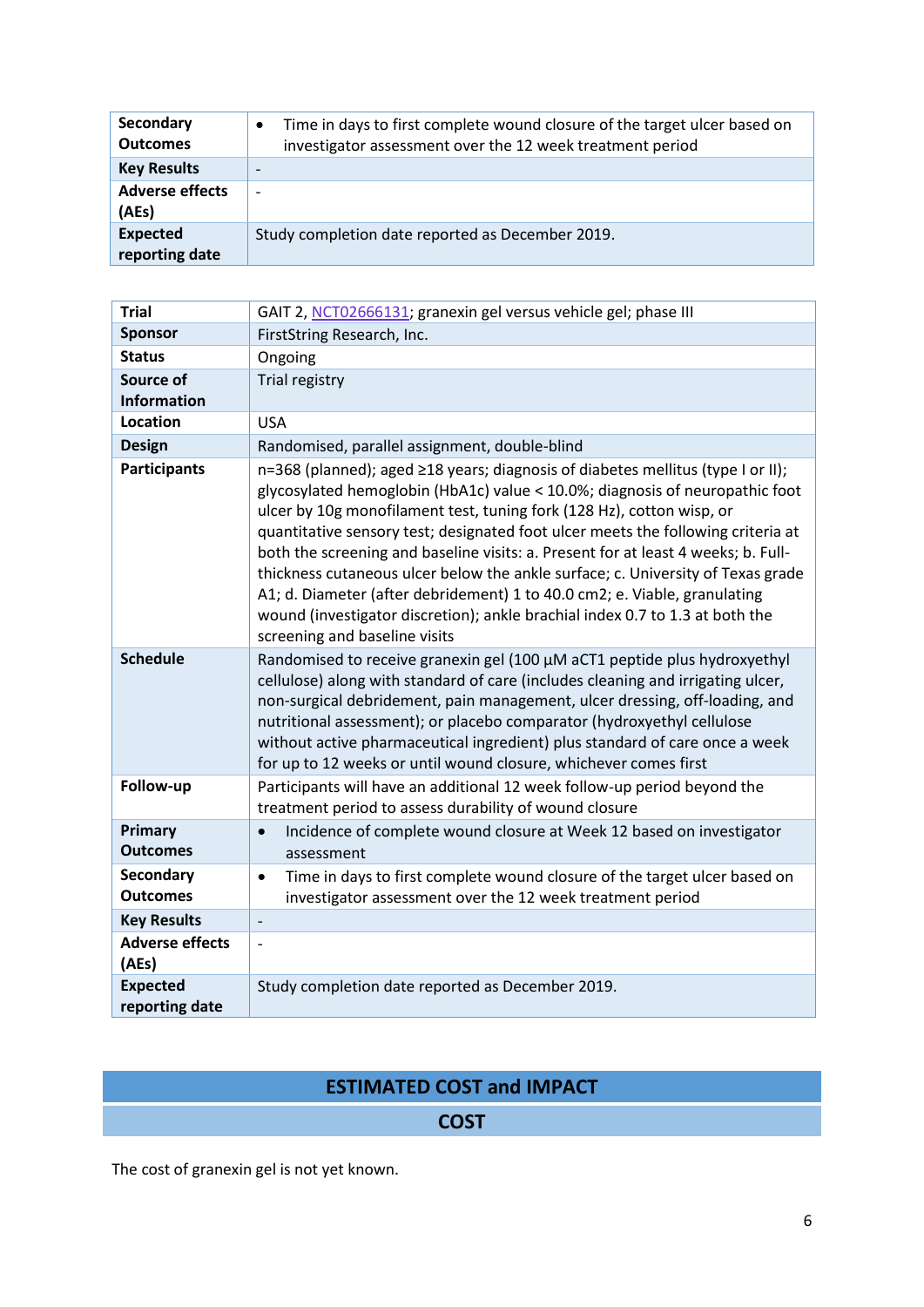

## **REFERENCES**

**.** 

<sup>&</sup>lt;sup>1</sup> Grek CL, Prasad GM, Viswanathan V et al. Topical Administration of a Connexin43-based peptide Augments Healing of Chronic Neuropathic Diabetic Foot Ulcers: A Multicenter, Randomized Trial. *Wound Repair and Regeneration*. 2015 Mar; 23(2): 203-212. Available from:<https://dx.doi.org/10.1111%2Fwrr.12275> <sup>2</sup> Gomes A, Teixeira C, Ferraz R et al. Wound-Healing peptides for Treatment of Chronic Diabetic Foot Ulcers and Other Infected Skin Injuries. *Molecules*. 2017; 22(10): 1743. Available from: <https://doi.org/10.3390/molecules22101743>